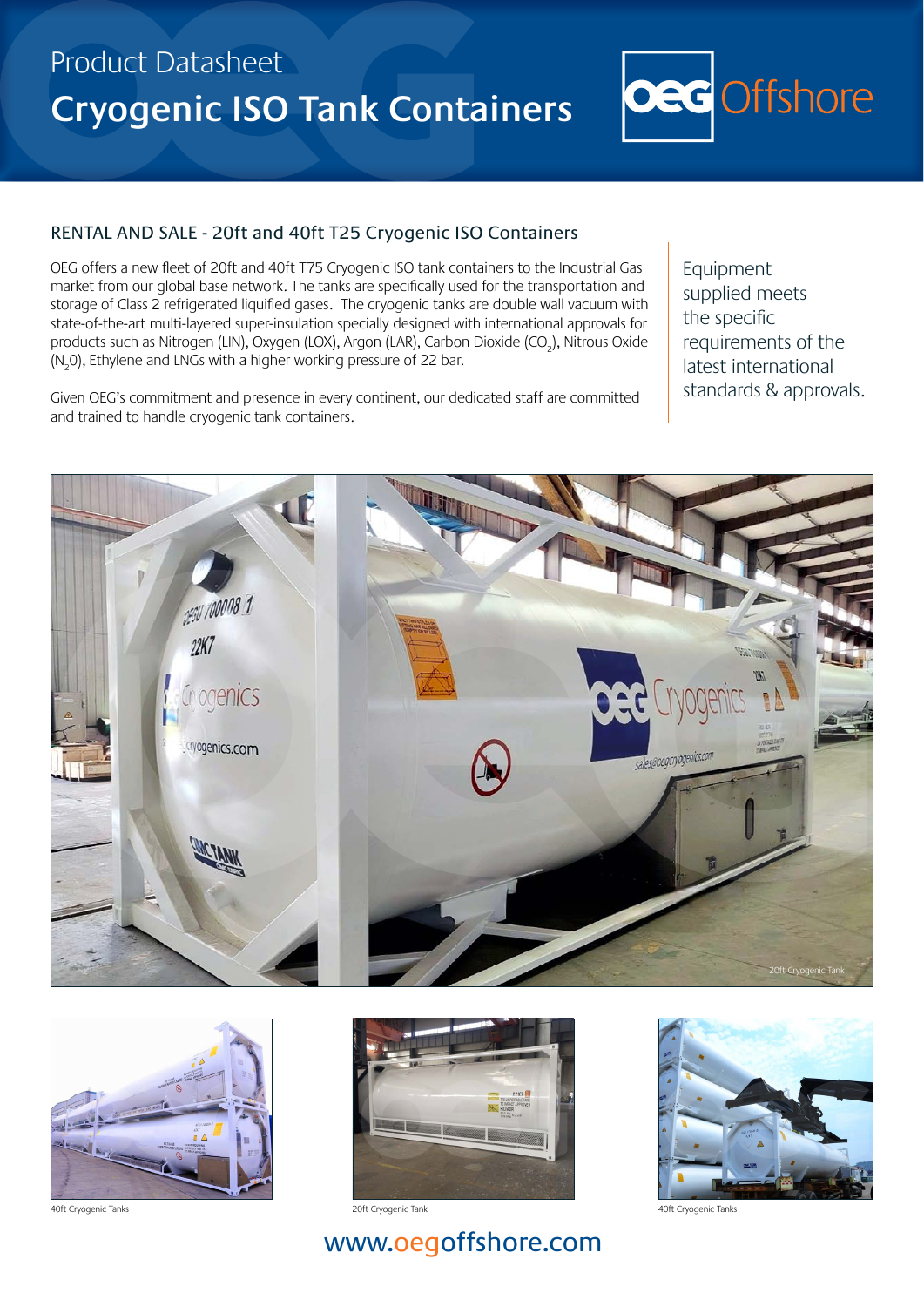## Product Datasheet **20ft Cryogenic ISO Tank**



### 20FT 22Bar UN T75 CRYOGENIC ISO TANK

- Suitable for LIN / LOX / LAR / CO2 / N20 / Methane / Ethylene / Ethane / LNG
- $\blacktriangleright$ Design code IMDG, ISO 1496-3, RID, ADR, ASME VIII, Div1., US DOT, DOT49CFR, TIR, TC, Australian Registration, DOSH
- $\blacktriangleright$ Approvals CCC, CSC, Lloyd's Register
- Inner vessel is stainless steel with 2 stainless steel transverse plate baffles
- Vacuum with multi-layer super insulation

#### Holding Times / Days

| Medium                         | <b>Filling Rate</b> |     |     |        |       |        |       |        |        |     |        |        |
|--------------------------------|---------------------|-----|-----|--------|-------|--------|-------|--------|--------|-----|--------|--------|
|                                | 95%                 | 90% | 80% | 73.45% | 65.9% | 72.17% | 88.6% | 88.18% | 71.19% | 70% | 70.75% | 70.55% |
| LO <sub>2</sub>                | 28                  | 73  | 172 | 241    |       |        |       |        |        |     |        |        |
| LN <sub>2</sub>                | 14                  | 42  | 103 |        | 219   |        |       |        |        |     |        |        |
| LAr                            |                     | 32  | 128 |        |       | 198    |       |        |        |     |        |        |
| LCO <sub>2</sub>               | 65.6                | 144 | 174 |        |       |        | 174   |        |        |     |        |        |
| LN <sub>2</sub> O              | 46                  | 124 | 140 |        |       |        |       | 140    |        |     |        |        |
| LNG                            |                     | 50  | 155 |        |       |        |       |        | 272    |     |        |        |
| LCH <sub>4</sub>               |                     | 53  | 164 |        |       |        |       |        |        | 301 |        |        |
| LC <sub>2</sub> H <sub>4</sub> |                     | 106 | 333 |        |       |        |       |        |        |     | 587    |        |
| LC <sub>2</sub> H <sub>6</sub> |                     | 117 | 366 |        |       |        |       |        |        |     |        | 656    |

### TECHNICAL SPECIFICATION

| <b>TYPE</b>             | <b>WORKING</b><br><b>PRESSURE</b> | <b>CAPACITY</b>  | <b>EXTERNAL DIMENSIONS</b><br>$(L \times W \times H)$ | <b>TARE WEIGHT</b> | PAYLOAD    | <b>MAX. GROSS</b><br><b>WEIGHT</b> |
|-------------------------|-----------------------------------|------------------|-------------------------------------------------------|--------------------|------------|------------------------------------|
| 20ft T75 Cryogenic Tank | 22 bar                            | 21,000<br>litres | 6,058mm x 2,438mm x 2,591mm                           | 8,900 kgs          | 27,300 kgs | 36,000 kgs                         |

E & OE

All dimensions and weights are accurate at the time of creation. Please check exact specifications of units when orderi



sales@oegcryogenics.com www.oegoffshore.com

Supporting your global energy ambitions with a versatile range of critical infrastructure assets and services